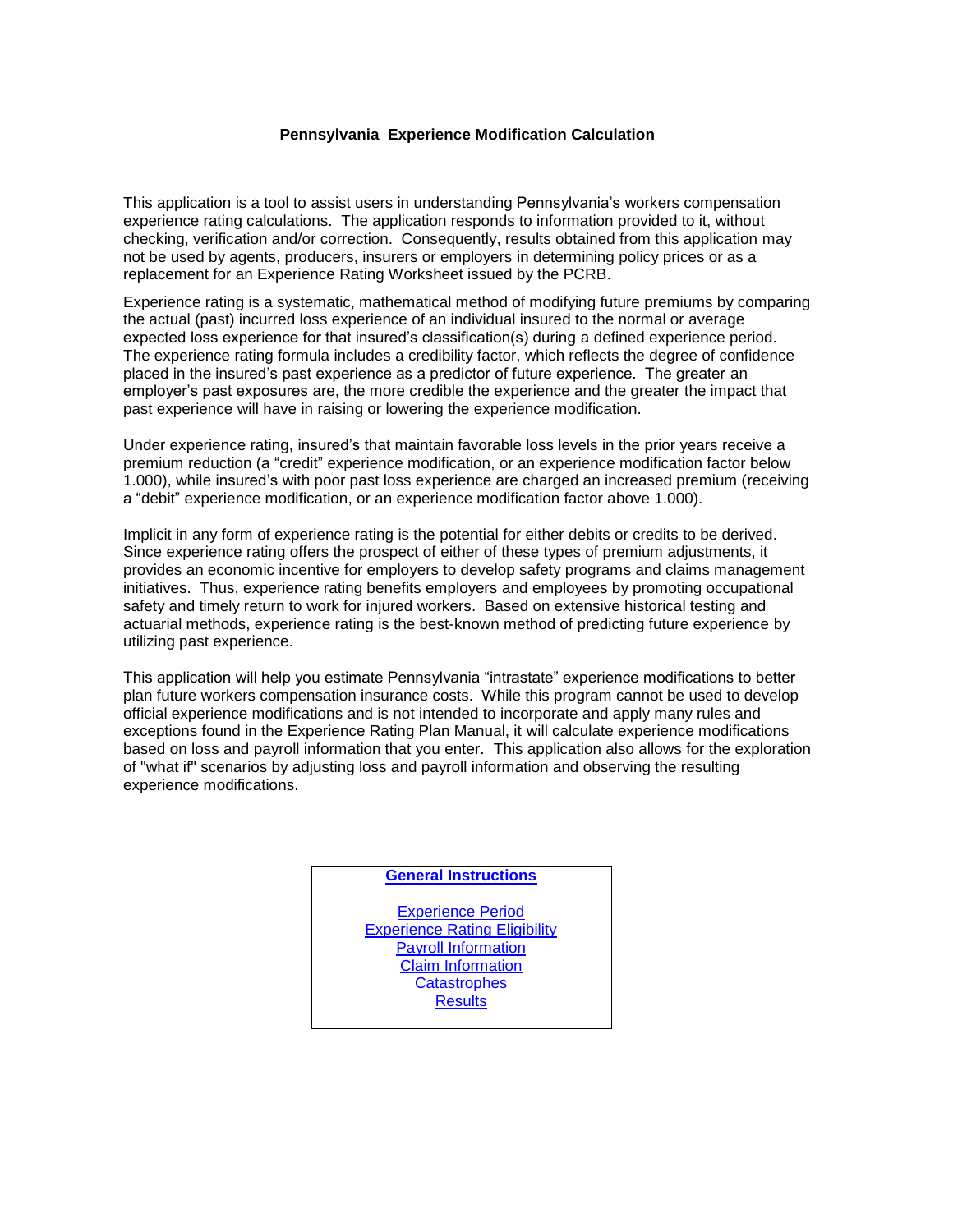### **General Instructions**

This section provides brief explanations of experience rating rules and procedures and the process of calculating the experience modification. It does not address all of the details of the experience modification calculation or of various rules which might affect data used in experience rating and/or the resulting experience modifications. For additional information or clarification, please refer to the Pennsylvania Basic Manual or contact the Bureau.

### <span id="page-1-0"></span>**Experience Period**

- The experience rating calculation generally consists of an experience period of three policy years (36 months) of payroll and claim data organized by classification code(s). The most recent policy year of data used in experience rating is the policy year that expired one year prior to the rating effective date.
- The rating effective date is typically the effective date of the policy or the anniversary rating date for the policy to which the experience modification will apply.
- The experience rating calculation may include up to  $3<sup>3</sup>$  years of experience data, if one of the policy periods being used is from a policy that was in effect for nine months or less.
- The experience rating calculation may include less than three years of experience data, if the employer being rated meets the minimum premium eligibility requirements based on based on the reduced period of experience data.
- Note that this application contemplates only rating effective dates of January 1, 2005 and later.

# <span id="page-1-1"></span>**Experience Rating Eligibility**

Experience rating is mandatory for all employers that meet the minimum premium eligibility threshold.

 An employer is eligible for experience rating if the premium developed by the audited payrolls or other exposures included in the experience period, extended at current Bureau Loss Costs, is \$**10,000** or more.

### <span id="page-1-2"></span>**Payroll Information**

At least one year of experience data must be entered into this application in order to calculate an experience modification. Enter only one 4-digit year, class code and payroll amount per line. After the year, class code and payroll data have all been entered, click **ADD**. The Expected Loss Rate (ELR) will be selected for the classification payroll based on the 4-digit year entered. Expected Losses are then calculated by multiplying the Expected Loss Rate (ELR) factor time the corresponding class code payroll and dividing the result by 100.

- Select a Policy Year from the drop down box, entered as a four-digit year.
- Select a Classification code from drop down box.
- Enter the payroll amount (whole dollar amounts only) for the selected classification \*
- Click **ADD** button to calculate Expected Losses.

\* When entering Class 993, Ambulance Corp. enter as 100 for 1 garage or 200 for two garages.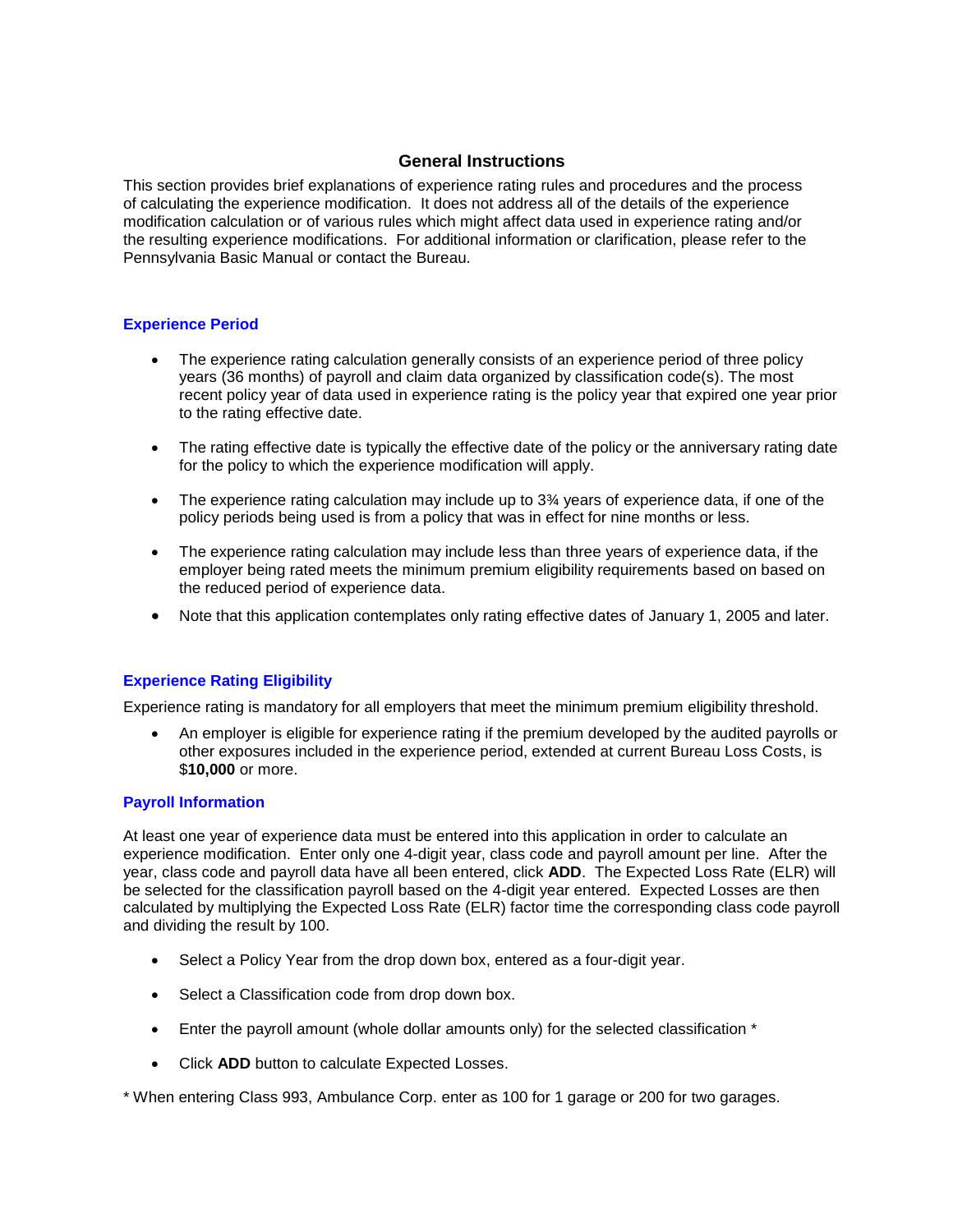\* When entering Class 994, Volunteer Fire Co. enter the Loss Cost that corresponds to the population figures by year.

# <span id="page-2-0"></span>**Claim Information**

The experience rating formula is more sensitive to loss frequency than to loss severity. As a result, an insured having many small losses may develop a higher experience modification than will another insured having the same total dollar amount of losses resulting from fewer, larger claims. In part, this difference reflects the premise that loss frequency is more susceptible to change by virtue of management's attitudes and other factors than is the amount of loss on individual claims once they have occurred.

The Experience Rating Plan limits the effect of accident severity on employer rates by placing a flat loss limitation of \$42,500 on claim amounts used in the experience rating calculation for any one accident for every rated employer regardless of the employer's size or the actual amount of the claim.

- Claims reported and used in the experience rating calculations are required to be on an incurred (paid plus reserved) basis.
- There are two categories of claims:
	- Claim over \$42,500
	- $\blacksquare$  Claim(s) under \$42,500.
- All claims over \$42,500 must be entered individually and are automatically reduced by the application to a maximum value amount of \$42,500. These claims cannot be grouped together, and doing so will result in incorrect experience modification calculations.
- Claims under \$42,500 may be grouped together for each policy year. Input claims by individual calendar year. For example, 10 claims occurring in 2008 would be entered as 2008 regardless of whether the claim was reported on the 2007 policy. Example: 11/1/07 – 11/1/08 policy, accident dates, 3/12/08, 7/14/08 claim would be entered as calendar year 2008.
- For Catastrophe claims, refer to the catastrophe section of the application.
- Once all claim information has been entered and calculated, that data will be referred to as the Total Incurred Losses for the experience modification calculation.

# <span id="page-2-1"></span>**Catastrophes**

Accidents that involve injuries to two or more persons are limited to a maximum value of \$42,500 for experience rating purposes.

- Enter each claim separately and set the Catastrophe indicator on each claim equal to **Y**.
- The total amount of all combined claims for a catastrophic accident must be greater than \$42,500 in order for the catastrophe limitation to apply.